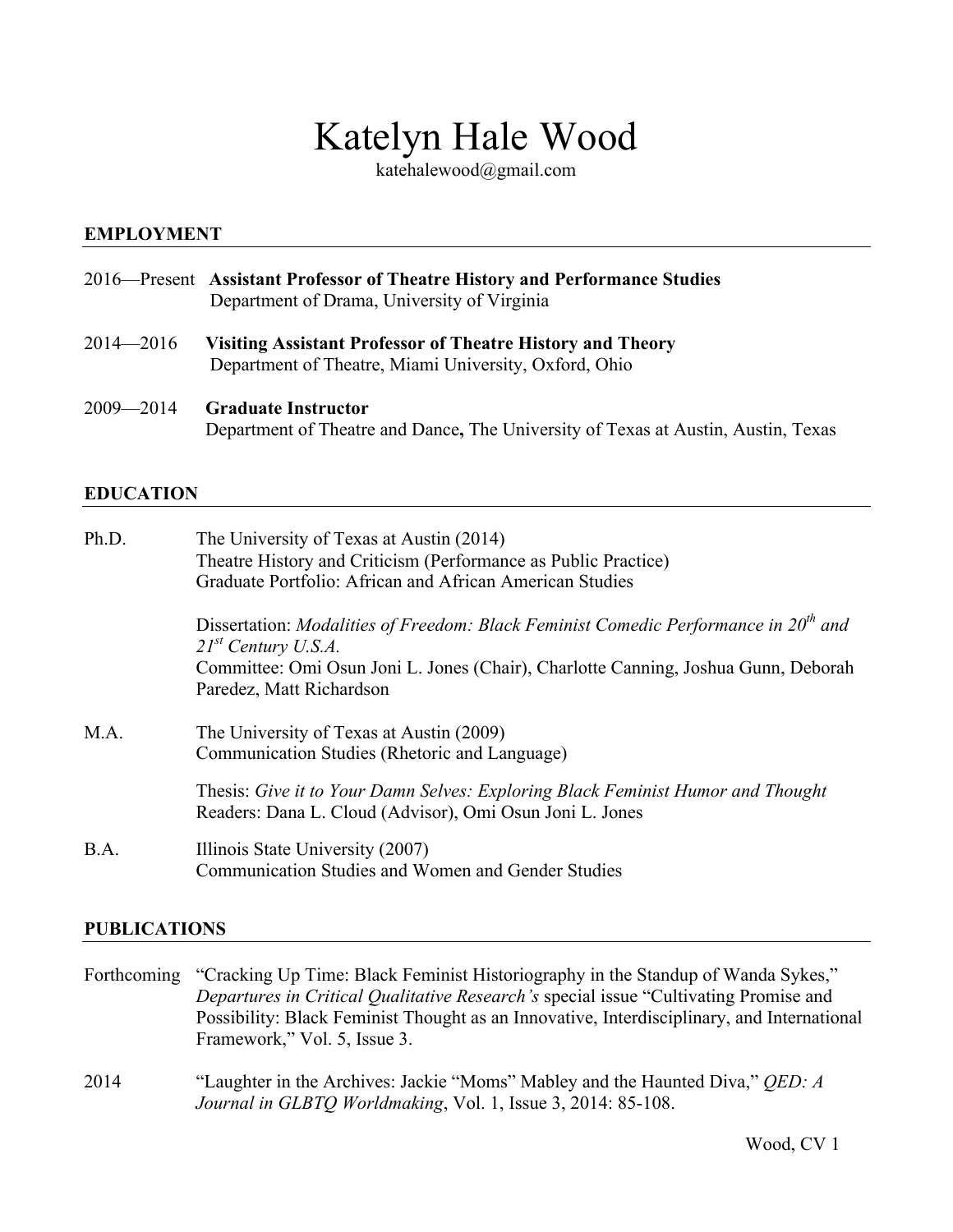2014 Book Review, *Getting the Joke: The Inner Workings of Stand-Up Comedy* by Oliver Double, *Theatre Topics,* Vol. 24, Issue 2, 2014: 164.

### **COURSES TAUGHT**

*Modern Drama,* Department of Drama, University of Virginia (Fall 2016)

*Theatre History,* Department of Drama, University of Virginia (Fall 2016)

*Experiencing Theatre,* Online Course, Department of Theatre, Miami University (Summer 2016)

*Introduction to Performance Theory,* Graduate Seminar, Department of Theatre, Miami University (Spring 2016)

*Experiencing Theatre,* Department of Theatre, Miami University (Spring 2016 & Fall 2015)

*Production Dramaturgy*, Department of Theatre, Miami University (Spring 2016 & Fall 2015)

*Feminist Performance and Theory,* Graduate Seminar, Department of Theatre, Miami University (Fall 2015)

*Modern European Theatre,* Department of Theatre, Miami University (Fall 2015)

*Performing Queer Memory*, Graduate Seminar, Department of Theatre, Miami University (Spring 2015)

*Performing Race, Nation and Citizenship in 21st Century U.S.A.*, Department of Theatre, Miami University (Spring 2015)

*Experiencing Theatre,* Department of Theatre, Miami University (Spring 2015)

*World Stages and Performance I*, Department of Theatre, Miami University (Fall 2014)

*Introduction to Theatre: Drama and Analysis*, Department of Theatre, Miami University (Fall 2014)

*Intellectual Entrepreneurship: Black Feminist Performance and Theory*, Department of Communication Studies, The University of Texas at Austin (Fall 2012)

*Theatre History Before 1800*: Department of Theatre and Dance, The University of Texas at Austin (Spring 2012)

*Theatre History Since 1800*: Department of Theatre and Dance, The University of Texas at Austin (Fall 2011)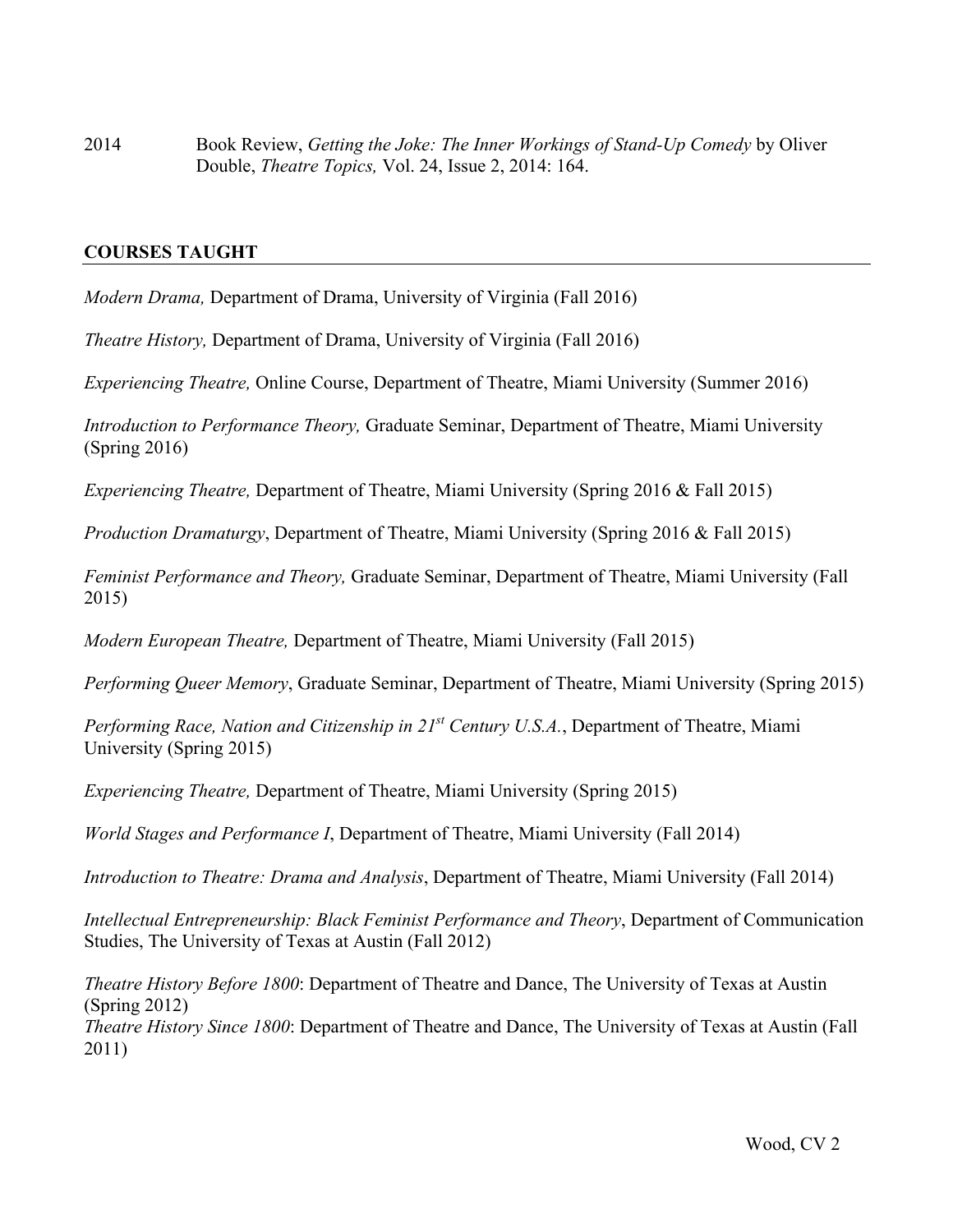*Introduction to Theatre for Non-Majors*: Department of Theatre and Dance, The University of Texas at Austin (Fall 2010—Spring 2011)

# **SELECTED SCHOLARLY PRESENTATIONS**

*The Comic Diva: Laughter, Resonance, and Reverberation*: Paper presented at the Association for Theatre in Higher Education Conference, August 2016 in Chicago, IL.

*Historiographical Objects and Performative Pedagogy:* Paper presented at the American Society for Theatre Research Conference, November 2014 in Baltimore, MD.

*Embodied Arrivals: Rural Queerness and the Performance of Staying*: Paper presented at the Association for Theatre in Higher Education Conference, August 2013 in Orlando, FL.

*Archives Out of Joint: (M)Othering Firsts in Historiography*: Paper presented at the Performance Studies International Conference, June 2013 at Stanford University.

*Let Me Tell You: Counter-Memory in the Humor of Jackie "Moms" Mabley*: Paper presented at the Association for Theatre in Higher Education Conference (Black Theatre Association Division), August 2012 in Washington, DC.

*The Sounds We Make Our Own*: *An Autoethnographic Exploration of Whiteness and Sound:* Performance presented at the annual Women's and Gender Studies Graduate Student Conference, March 2012 at The University of Texas at Austin.

*I Am a Real American: Comedic Performance and (De)Construction of U.S. Citizenship and Nationhood at the 2011 White House Correspondents' Dinner*: Top Student Paper Award, presented at the annual Western States Communication Association Conference (Performance Studies Division), February 2012 in Albuquerque, NM.

*Public Speaking and Cultural Exchange*: Presentation delivered at the Foreign Language Teaching and Research Press Annual English Speaking Competition, December 2011 in Beijing, China.

*Performing Race in the Americas*: Paper presented at the annual Convention of the National Communication Association (Performance Studies Division), November 2011 in New Orleans LA.

*"You're All Going to Hell:" Queer Archives and Resistance in* Small Town Gay Bar: Paper presented at the annual Convention of the National Communication Association (LGBTQ Caucus), November 2011 in New Orleans LA.

*Día de los Muertos: A Melancholic Mourning Through Hauntology, Hospitality and Spirituality*: Top Paper Award co-authored and presented with Zazil Reyes at the annual Convention of the National Communication Association, November 2010 in San Francisco, CA.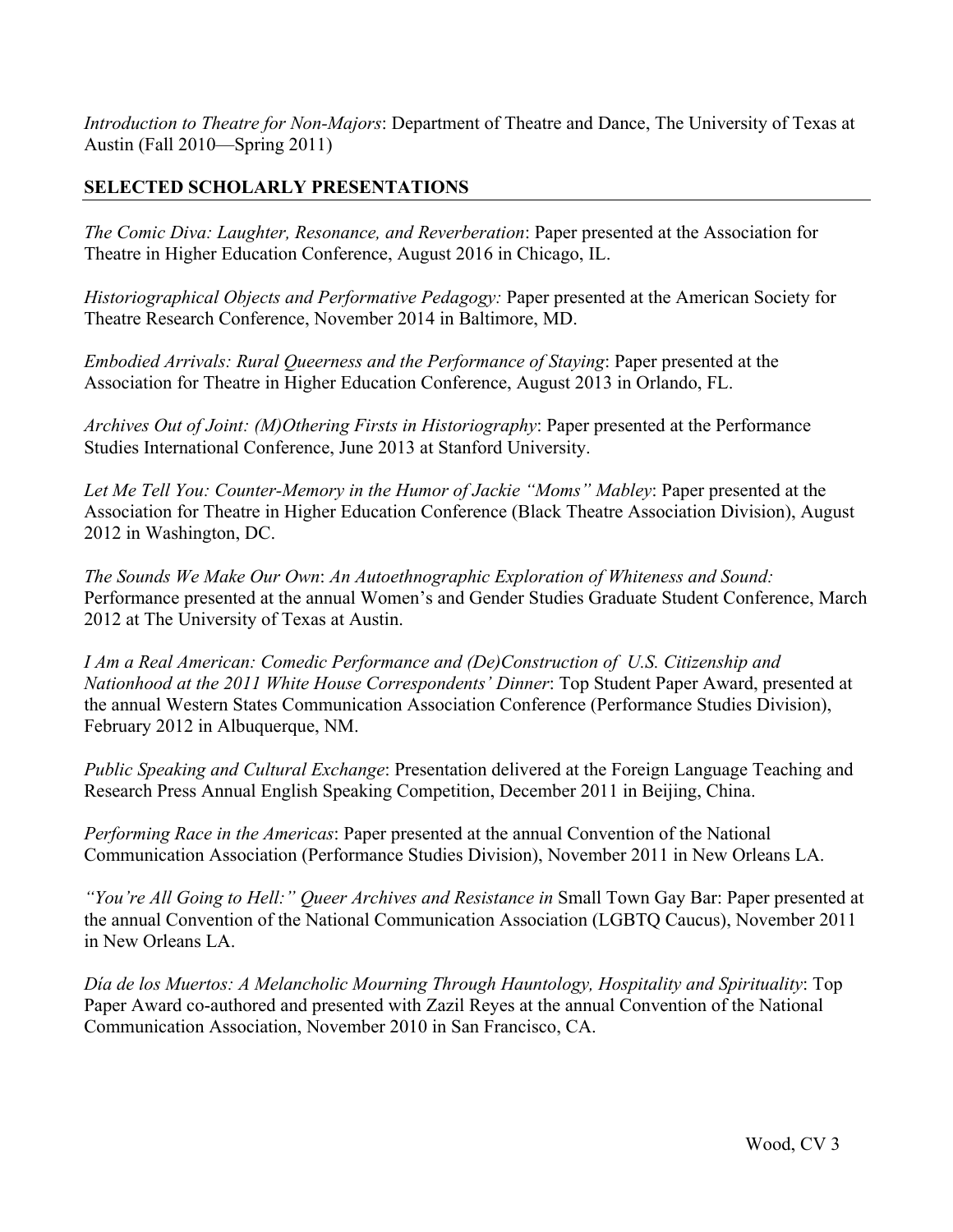*Unafraid To Laugh: Exploring Satirical Racism in Jesus is Magic: Paper for a pre-conference seminar* presented at the Annual Convention of the National Communication Association, November 2008 in San Diego, CA.

# **SYMPOSIA, PROGRAMMING, AND ARCHIVIST EXPERIENCE**

Co-Organizer: Performance as Public Practice Speaker Series, The University of Texas at Austin  $(2012 - 2013)$ 

Symposium Curator and Organizer: *Black Bodies Black Memories: Embodiment and Re-Membering in Solo Performance*, The University of Texas at Austin (September 2011)

Production Coordinator: ProArts Collective's Black Arts Movement Festival, Austin, TX (January 2011—June 2011)

Exhibition Archivist: *Becoming Tennessee Williams*, Harry Ransom Center, Austin, TX (Fall 2010)

Contemporary Art Programming Co-Curator: Blanton Museum of Art, Austin, TX (June 2010— September 2010)

Programming and Resource Coordinator: LGBTQ Safe Schools Project of Bloomington-Normal, Illinois  $(2006 - 2007)$ 

# **INVITED LECTURES, PANELS AND WORKSHOPS**

Invited Moderator: "The Civil Rights Movement in History and Memory," Symposium in Memory of Julian Bond, The University of Virginia (October 2016)

Moderator: "Intimate Technologies," Discussion Panel in conjunction with *In the Next Room, or the vibrator play*, Theatre Department, Miami University (October 2015)

Invited Moderator: "We Must Breath: A Response from Chicago Playwrights and Poets," Victory Gardens Theatre, Chicago, IL (December 2014)

Invited Moderator/Respondent: *Emotional Creature* Performance Panel, Theatre Department, Miami University (October 2014)

Invited Lecture: "Jackie "Moms" Mabley and the Haunted Diva," Graduate Colloquium, Miami University (September 2014)

Lecture: "Laughter in the Archives," John L. Warfield Center for African and African American Studies, The University of Texas at Austin (May 2014)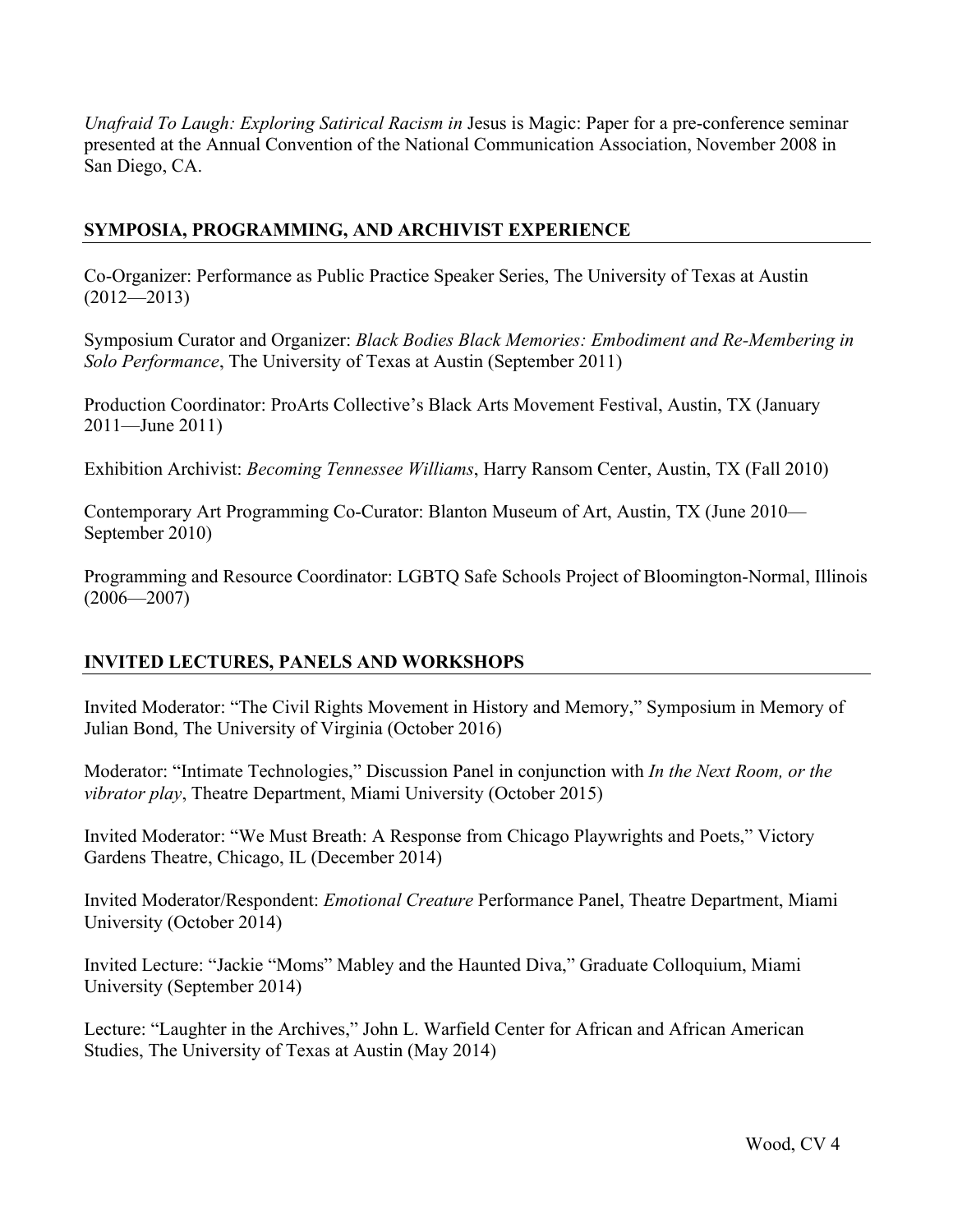Invited Respondent: "Blurring the Lines: Thoughts from the Scholar-Artist, Artist-Scholar," Performing Blackness Symposium, The University of Texas at Austin (November 2013)

Guest Lecture: "Queer Fantasia: Angels in America and Resistant Aesthetics," Introduction to Theatre taught by Nicole Gurgel, Austin Community College (November 2013)

Witness: "Black Gold," Black Performance Theory Working Group, The University of Texas at Austin (April 2013)

Moderator: "Drag, Queer Filmmaking and Community," featuring P.J. Raval and Paul Soileau, The University of Texas at Austin (March 2013)

Moderator: "*River See* and the Work of Sharon Bridgforth," featuring Sharon Bridgforth, The University of Texas at Austin (February 2013)

Guest Lecture: "Ladies and their Schticks: Three Generations of Jewish Comediennes," Jewish Performance and Culture taught by Dr. Rebecca Rossen, The University of Texas at Austin (April 2012)

Guest Lecture: "Theatre Pedagogy in Practice," Supervised Teaching in Theatre and Dance taught by Dr. Paul Bonin-Rodriguez, The University of Texas at Austin (October 2011)

Guest Lecture: "Blackface and Minstrelsy in 20<sup>th</sup> Century U.S.A.," Introduction to Theatre for Non-Majors taught by Lydia Nelson, The University of Texas at Austin (November 2011)

# **FELLOWSHIPS AND AWARDS**

Emerging Diversity Scholar, The National Center for Institutional Diversity, University of Michigan (2014-2015)

Helen Krich Chinoy Dissertation Research Fellowship: American Society for Theatre Research (July 2013)

David Bruton Jr. Graduate School Fellowship: The Graduate School, The University of Texas at Austin  $(2013 - 2014)$ 

J. Robert Wills Endowed Graduate Fellowship: College of Fine Arts, The University of Texas at Austin  $(2012 - 2013)$ 

James H. And Catherine Neal Parke Scholarship: College of Fine Arts, The University of Texas at Austin (2011—2012)

Jack G. Taylor Memorial Endowed Presidential Scholarship in Fine Arts: College of Fine Arts, The University of Texas at Austin (2010—2011)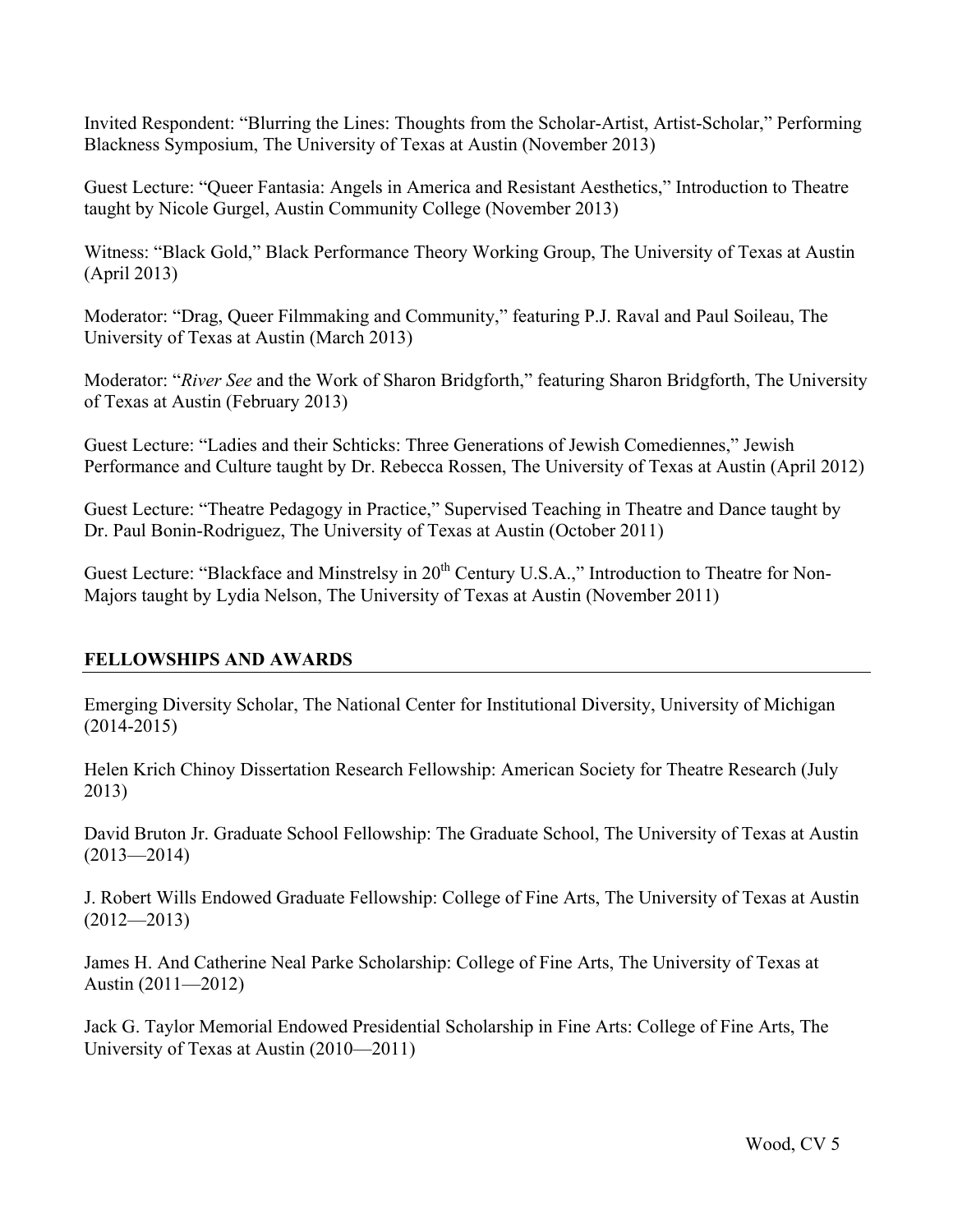Morton Brown, Nellie Lea Brown, and Minelma Brown Lockwood Scholarship Fund in Drama: Department of Theatre and Dance, The University of Texas at Austin (2009—2010)

Jack G. Taylor Memorial Endowed Presidential Scholarship in Fine Arts: College of Fine Arts, The University of Texas at Austin (2009—2010)

Academic Achievement Award: Department of Communication Studies, The University of Texas at Austin (Spring 2008 & Spring 2009)

## **JOURNAL REVIEWS**

#### *Feminist Studies*

## **ACADEMIC AND PROFESSIONAL SERVICE**

Season Selection Committee, Department of Theatre, Miami University (2014—Present) Commencement Speaker Advisory Committee, Miami University (2014—2015) Performance as Public Practice Speaker Series (2012—2014)

#### **THEATRE PRACTICE:**

#### **Dramaturge**

- *A Raisin in the Sun*, Dir. Paul K. Bryant-Jackson, Miami University, Spring 2016
- *Pride and Prejudice,* Dir. Susan Pollock, Miami University, Spring 2016
- *The Long Christmas Ride Home,* Dir. Lewis Magruder, Miami University, Spring 2016
- *In the Next Room (or the vibrator play)*, Dir. Ann Elizabeth Armstrong, Miami University, Fall 2015
- *Amelia at the Edge*, written and directed by Lydia Nelson, UT Austin, Spring 2013
- *The Laramie Project*, presented by the Zach Theatre, Austin, TX, Spring 2012
- *Static*, by Tom Horan, Dir. Courtney Sale, UT Austin, Fall 2011
- *Quiet Frenzy*, by Stacey Robinson, Dir. Florinda Bryant, UT Austin, Fall 2011

#### **Directorial/Production Team**

- *900 Gallons,* written by Nicole Gurgel, Alternate Roots Festival, Asheville, NC, August 2012
- *900 Gallons*, written by Nicole Gurgel, UT Austin, Fall 2011
- Black Arts Movement Festival, Austin, TX, Summer 2011
- *The Encyclopedia Show*, Austin, TX, 2009—2011

#### **Performance**

- *Greetings from Queer Mountain*, Austin, TX 2013
- *Amelia at the Edge*, UT Austin, Spring 2013
- *Wolf Cry Wolf*, UT Austin, Spring 2011
- *Heart Trouble*, UT Austin, Spring, 2010